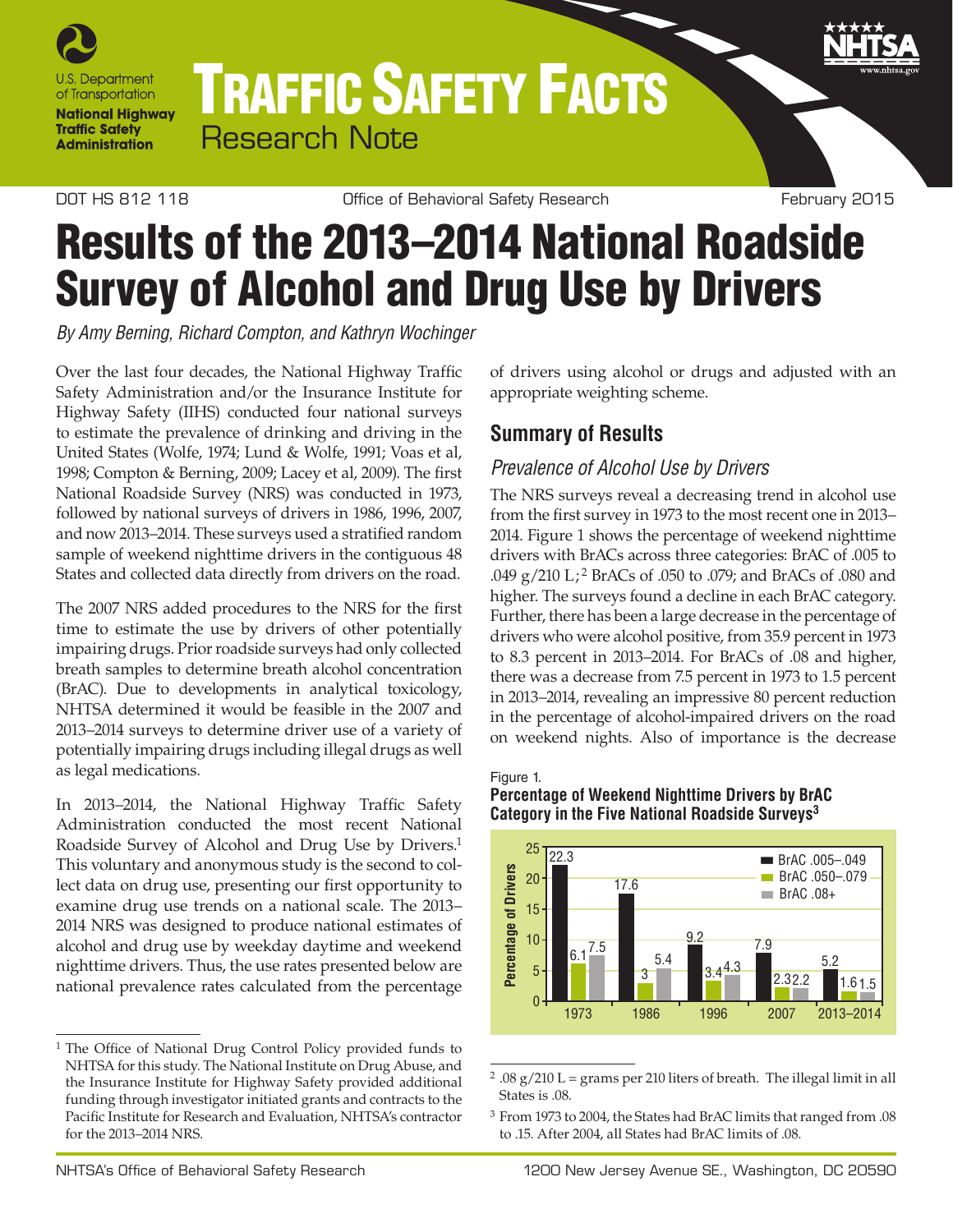from 6.1 percent to 1.6 percent from 1973 to 2013–2014 for BrACs of .050 to .079 category.

The 2013–2014 survey found large differences by the day of week and the time of day in the likelihood of drivers being alcohol positive or having an illegal BrAC (Table 1). During weekday daytime hours (Friday), only 1.1 percent of drivers were alcohol positive, while at weekend nighttime hours (Friday and Saturday), 8.3 percent of drivers were alcohol positive. During weekday daytime hours there were very few drivers with illegal BrACs (BrAC  $\geq$  .08), just 0.4 percent, while at weekend nighttime hours 1.5 percent drivers had illegal BrACs. Daytime compared to nighttime percentages are statistically significant. Compared with the NRS 2007, the 2013–2014 NRS BrAC prevalence shown in Figure 1 was significantly lower only for the .005 to .049 BrAC category.

#### Table 1

#### **Alcohol Prevalence by Data Collection Period and BrAC in the 2013–2014 NRS**

| <b>Data Collection Time Period</b> | % Alcohol Positive<br>(%BrAC > .005) | % BrAC $> .08$ |
|------------------------------------|--------------------------------------|----------------|
| Weekday Daytime                    | 1.1%                                 | $0.4\%$        |
| Weekend Nighttime                  | 8.3%                                 | 1.5%           |

### *Prevalence of Drug Use by Drivers*

The 2013–2014 study examined the use of drugs, focusing on drugs with the potential to impair driving skills, including over-the-counter, prescription, and illegal drugs. Participants were asked to provide an oral fluid and blood sample in addition to a breath sample. The oral fluid and blood samples were tested for the presence of a large number of potentially impairing drugs including cannabinoids, stimulants, sedatives, antidepressants, and narcotic analgesics. Not all drivers provided both an oral fluid and blood sample; some drivers provided just one sample but many provided both.

The reader is cautioned that drug presence does not necessarily imply impairment. For many drug substances, drug presence can be detected after impairment that might affect driving has passed. For example, traces of marijuana use can be detected in blood samples several weeks after heavy chronic users stop ingestion. In this study, for marijuana, we tested only for THC (delta 9 tetrahydrocannabinol), the psychoactive substance in marijuana, and 11-OH-THC, its active metabolite. When marijuana is smoked or ingested, THC is absorbed into the blood stream and is distributed into areas of the body, including the brain. There are over 100 marijuana metabolites detectable in blood that research has not associated with the psychoactive effects of marijuana use. Whereas the impairment effects for various concentration levels of alcohol in the blood or breath are well understood, there is little evidence available to link concentrations of other drugs to driver performance.

#### Table 2

| Overall Drug Prevalence by Data Collection Period and Type |  |  |  |
|------------------------------------------------------------|--|--|--|
| of Test in the 2013–2014 NRS                               |  |  |  |

| Time of Day          | % Drug-Positive   % Drug-Positive<br><b>Oral Fluid Test</b> | <b>Blood Test</b> | % Drug-Positive Oral<br><b>Fluid and/or Blood Test</b> |
|----------------------|-------------------------------------------------------------|-------------------|--------------------------------------------------------|
| Weekday<br>Daytime   | 19.0%                                                       | 21.6%             | 22.4%                                                  |
| Weekend<br>Nighttime | 19.8%                                                       | 21.2%             | 22.5%                                                  |

In contrast to alcohol use, overall drug prevalence (shown in Table 2), did not appear to differ between daytime and nighttime, regardless of whether oral fluid or blood tests were conducted. The much higher nighttime use of alcohol appears to represent recreational use. For other drugs, a different pattern emerges.

As shown in Table 3, the pattern of drug use among drivers varies by day and category of drug. The prevalence of illegal drug use increases from daytime to nighttime, but there is a countervailing pattern of a reduction in prevalence of driver use of medicinal drugs in nighttime drivers compared to daytime drivers[.4](#page-1-0)

#### Table 3

#### **Drug Prevalence by Data Collection Period, Drug Category, and Type of Drug Test in the 2013–2014 NRS**

|                                                                      | <b>Oral Fluid</b><br><b>Test</b> |               |     | <b>Blood Test</b> | <b>Oral Fluid and/or</b><br><b>Blood Test</b> |               |  |  |
|----------------------------------------------------------------------|----------------------------------|---------------|-----|-------------------|-----------------------------------------------|---------------|--|--|
| <b>Drug Category</b>                                                 | N                                | $\frac{0}{0}$ |     | $\frac{0}{0}$     | N                                             | $\frac{0}{0}$ |  |  |
| <b>Weekday Daytime</b>                                               |                                  |               |     |                   |                                               |               |  |  |
| Any Illegal Drug <sup>5</sup>                                        | 189                              | 10.6%         | 137 | 11.3%             | 221                                           | 12.1%         |  |  |
| Only Medications <sup>6</sup><br>(prescription and over-the-counter) | 197                              | 8.4%          | 128 | 10.3%             | 234                                           | 10.3%         |  |  |
| <b>Weekend Nighttime</b>                                             |                                  |               |     |                   |                                               |               |  |  |
| Any Illegal Drug                                                     | 783                              | 13.9%         | 423 | 14.3%             | 852                                           | 15.2%         |  |  |
| <b>Only Medications</b><br>(prescription and over-the-counter)       | 317                              | 5.9%          | 216 | 6.9%              | 391                                           | 7.3%          |  |  |

<span id="page-1-0"></span><sup>4</sup> [Despite recent changes in the legal status of marijuana in some](#page-0-1)  [States, for simplicity and to allow inter-survey comparisons, this](#page-0-1)  [drug remained included within the "illegal" category in the 2013–](#page-0-1) [2014 NRS.](#page-0-1)

<span id="page-1-1"></span><sup>5</sup> ["Any Illegal Drug" includes drivers who tested positive for one](#page-0-1) [or more illegal drugs, whether or not they also tested positive for](#page-0-1)  [medications.](#page-0-1)

<span id="page-1-2"></span><sup>6</sup> "Only Medications" includes drivers who tested positive for one or more medications, but did not test positive for illegal drugs.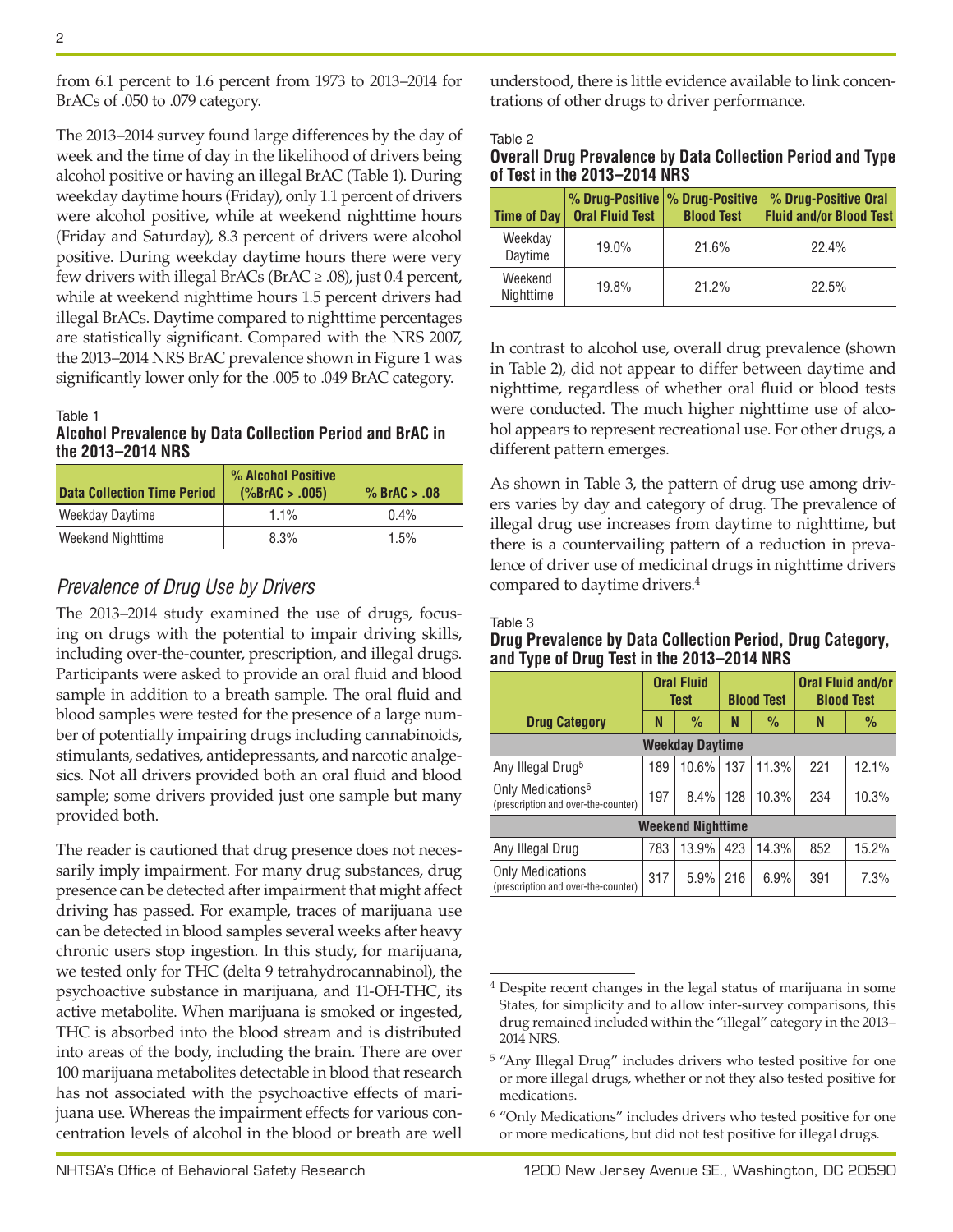|                                                                | <b>2007 Data</b>       |               |     |                   |     |                                        | 2013–2014 Comparable Data |               |                   |               |                                               |               |
|----------------------------------------------------------------|------------------------|---------------|-----|-------------------|-----|----------------------------------------|---------------------------|---------------|-------------------|---------------|-----------------------------------------------|---------------|
|                                                                | <b>Oral Fluid Test</b> |               |     | <b>Blood Test</b> |     | Oral Fluid and/or<br><b>Blood Test</b> | <b>Oral Fluid Test</b>    |               | <b>Blood Test</b> |               | <b>Oral Fluid and/or</b><br><b>Blood Test</b> |               |
| <b>Drug Category</b>                                           |                        | $\frac{9}{6}$ | N   | $\frac{9}{6}$     | N   | $\frac{9}{6}$                          |                           | $\frac{0}{0}$ |                   | $\frac{9}{6}$ |                                               | $\frac{9}{6}$ |
| Any Illegal Drug                                               | 635                    | 11.4%         | 297 | 9.8%              | 699 | 12.4%                                  | 779                       | 13.8%         | 422               | 14.3%         | 849                                           | 15.1%         |
| <b>Only Medications</b><br>(prescription and over-the-counter) | 201                    | 3.0%          | 169 | 4.0%              | 277 | 3.9%                                   | 211                       | 3.9%          | 155               | 4.9%          | 266                                           | 4.9%          |

**Weekend Nighttime Drug Prevalence by Drug Category and Test Type Comparing 2007 Data to 2013–2014 Comparable Data**

## *Comparison of Drug Prevalence Between the 2007 NRS and 2013–2014 NRS*

The specific drugs and detection thresholds changed somewhat between the 2007 NRS and 2013–2014 NRS. A few drugs that were either not detected or rarely detected in the 2007 NRS were not included on the 2013–2014 NRS, and a few new drugs were added in the 2013–2014 NRS. For example, we tested for selected synthetic cannabinoids in the new survey. Also, improvements in analytical technology allowed the detection thresholds to be lowered significantly for a number of drugs in the 2013–2014 NRS. To compare the prevalence rates between the 2007 NRS and 2013–2014 NRS, we included only the drugs that were tested for in both surveys and based 2013–2014 NRS prevalence rates using the cutoff levels from the 2007 NRS.

To account for these refinements in lab testing since 2007, Table 4 presents the 2013–2014 NRS data after applying the same set of drugs and drug cutoff levels as used for 2007 survey. The results from either oral fluid tests or blood tests, or both oral fluid and/or blood tests, show a small increase in drug-positive drivers using medications (from 3.9% in 2007 to 4.9% in 2013–2014), and a larger increase in the prevalence of illegal drugs (from 12.4% in 2007 to 15.1% in 2013–2014). In 2007, 16.3 percent of weekend nighttime drivers were drug-positive based on the combined results of either or both oral fluid and blood tests (Compton & Berning, 2009). In 2013–2014, 20.0 percent of weekend nighttime drivers tested positive for drugs using the 2007 cut-off criteria.

The drug with the largest increase in weekend nighttime prevalence was THC (Table 5). In the 2007 NRS, 8.6 percent of weekend nighttime drivers tested positive for THC (based on the combined oral fluid and/or blood tests),

whereas in the 2013–2014 NRS, 12.6 percent of weekend nighttime drivers tested positive for THC, a 48 percent increase.

Changes in State policy on marijuana use, including medical and recreational use, may have contributed to an increase in marijuana use by drivers. However, the survey does not permit a state-by-state comparison. The change in use may reflect the emergence of a new trend in the country that warrants monitoring.

## **Survey Methodology**

This most recent NRS started in the summer of 2013, continued through the spring of 2014, and involved 60 sites across the contiguous United States. The study used a multistage sampling procedure based on the National Automotive Sampling System—General Estimates System (NHTSA, 2008). The sites were large cities, counties, or groups of counties representing four regions within the United States and three levels of population density. As a whole, the 60 sites provide a representative sample of drivers across the country. The 2013–2014 NRS attempted to re-visit the same sites as 2007; however, because not all sites were available, statistical sampling techniques were used to identify replacement sites with similar characteristics.

Roadside survey data were collected in 5 different locations at each site (for a total of 300 locations). Although there were practical considerations for selecting a site, such as traffic flow and safety, the 5 locations were randomly chosen within the boundaries of the cooperating local law enforcement agency's area of jurisdiction. This approach provided, as much as possible, a representative sample of drivers for that site. Locations were not selected on the basis of assumptions of where there would be a high per-

Table 5

Table 4

**Weekend Nighttime Prevalence of THC in 2007 Compared to 2013–2014 Comparable Data**

| <b>2007 Data</b> |                        |     |                   |                                     |               |                        |               | 2013–2014 Comparable Data |               |                                     |               |
|------------------|------------------------|-----|-------------------|-------------------------------------|---------------|------------------------|---------------|---------------------------|---------------|-------------------------------------|---------------|
|                  | <b>Oral Fluid Test</b> |     | <b>Blood Test</b> | <b>Oral Fluid and/or Blood Test</b> |               | <b>Oral Fluid Test</b> |               | <b>Blood Test</b>         |               | <b>Oral Fluid and/or Blood Test</b> |               |
|                  | $\frac{0}{0}$          | N.  | $\frac{0}{0}$     | N                                   | $\frac{0}{0}$ | N                      | $\frac{0}{0}$ |                           | $\frac{0}{0}$ | N                                   | $\frac{0}{2}$ |
| 438              | $.7\%$                 | 234 | $.6\%$            | 499                                 | 8.6%          | 597                    | 11.3%         | 332                       | 11.7%         | 663                                 | 12.6%         |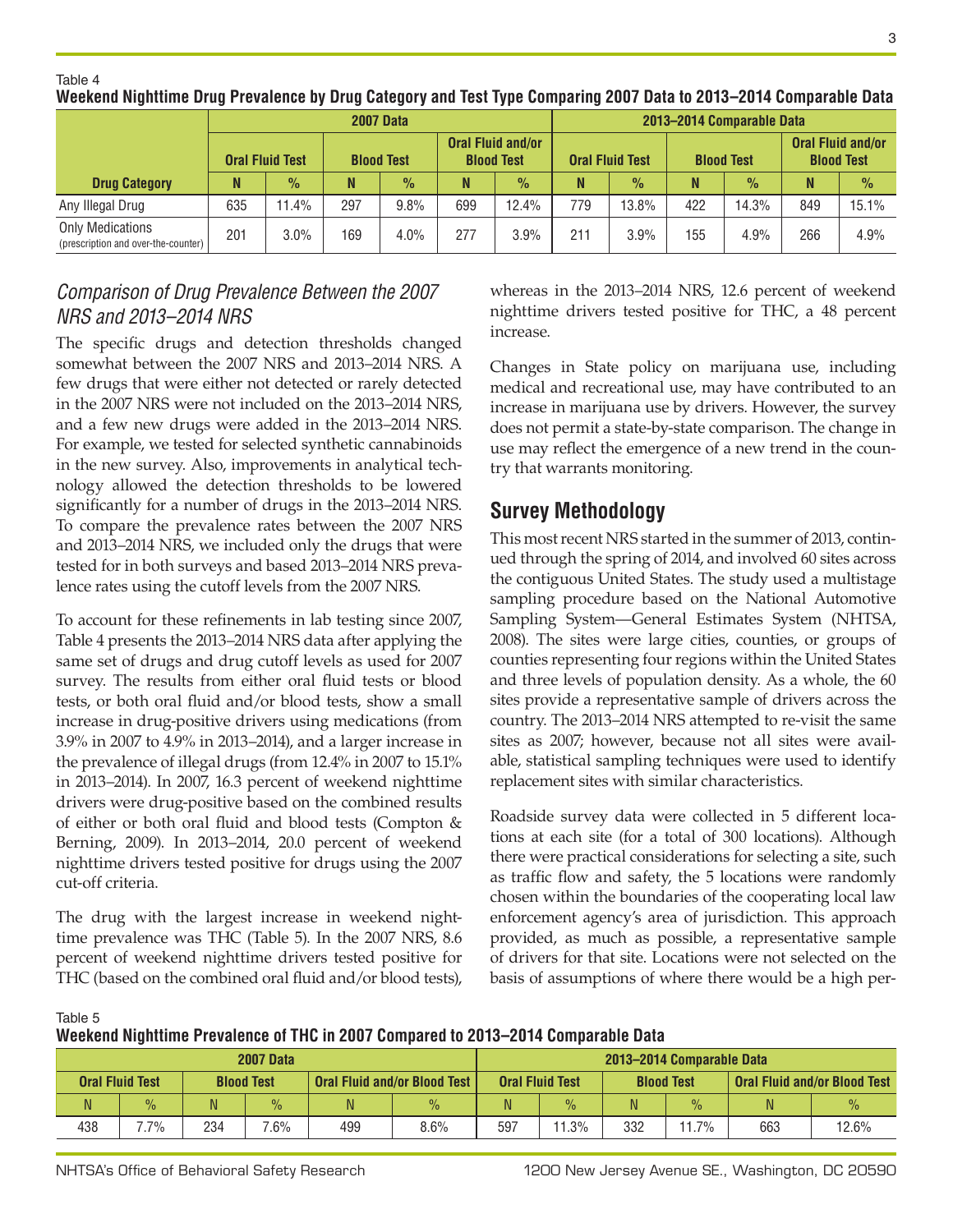centage of alcohol- or drug-positive drivers. The objective of this study was to estimate the alcohol and other drug prevalence of all drivers "on the road in the United States" during the given time periods.

In the 2007 NRS, in an effort to learn more about the presence of alcohol and drug use during daytime driving, we added data collection on Fridays during the day, from either 9:30 to 11:30 a.m., or 1:30 to 3:30 p.m. (the times were randomized across sites). This additional data collection allowed us to examine drug use and alcohol trends among daytime drivers. This method was repeated for the 2013–2014 NRS, and data were collected on weekend nights, from 10:00 p.m. to midnight, and from 1 to 3 a.m. on Fridays (i.e., early Saturday mornings) and from 1 to 3 a.m. on Saturdays (i.e., early Sunday mornings). By using these same time frames for each NRS, we can compare data on BrACs and drug use over time.

Participation in the survey was entirely voluntary and anonymous. When a data collector was available, drivers were allowed to enter the data collection location. Where researchers described the project and offered incentives for participation. Drivers were informed that participation was voluntary and that they were free to leave at any time. Data collectors asked participants for a breath test, an oral fluid sample, and a blood sample. The vast majority of eligible drivers entering the research area participated in the study (see Table 6). The number of drivers who entered the site and were eligible to participate (e.g., non-commercial drivers 16 and older, English- or Spanish-speaking) was 11,100. Out of the 11,100 eligible drivers, 85.2 percent (9,455 drivers) provided breath samples; 71 percent (7,881 drivers) provided oral fluid samples; and 42.2 percent (4,686 drivers) provided blood samples.

National prevalence rates were derived from a complex weighting scheme based on the volume of serious crashes at each site and the probability of a survey driver being randomly selected from the total driving trips at that site.

#### Table 6

#### **Number of Participants and Participation Rates in the 2013–2014 NRS**

|                           | <b>Participants</b> |               |  |  |  |  |
|---------------------------|---------------------|---------------|--|--|--|--|
| <b>Drivers</b>            | N                   | $\frac{0}{0}$ |  |  |  |  |
| Eligible and Entered Site | 11,100              | 100.0%        |  |  |  |  |
| <b>Breath Test</b>        | 9.455               | 85.2%         |  |  |  |  |
| Oral Fluid Test           | 7,881               | 71.0%         |  |  |  |  |
| <b>Blood Test</b>         | 4.686               | 42.2%         |  |  |  |  |
| Oral Fluid and/or Blood   | 7,898               | 71.2%         |  |  |  |  |

## **Challenges in Determining How Drugs Affect Driving**

Most psychoactive drugs are chemically complex molecules, whose absorption, action, and elimination from the body are difficult to predict, and considerable differences exist between individuals with regard to the rates with which these processes occur. Alcohol, in comparison, is more predictable. A strong relationship between alcohol concentration and impairment has been established, as has the correlation between alcohol concentration and crash risk.

Factors that make similar prediction difficult for most other psychoactive drugs include:

- The large number of different drugs that would need to be tested (extensive testing of alcohol has been undertaken over many decades, whereas relatively little similar testing has occurred for most other drugs).
- Poor correlation between the effects on psychomotor, behavioral, and/or executive functions and blood or plasma drug concentrations (peak psychomotor, behavioral, and executive function effects do not necessarily correspond to peak blood levels; detectable blood levels may persist beyond the impairing effects or the impairing effects may be measurable when the drug cannot be detected in the blood).
- Sensitivity and tolerance (accentuation and diminution of the impairing effects with repeated exposure).
- Individual differences in absorption, distribution, action, and metabolism (some individuals will show evidence of impairment at drug concentrations that are not associated with impairment in others; wide ranges of drug concentrations in different individuals have been associated with equivalent levels of impairment).
- Accumulation (blood levels of some drugs or their metabolites may accumulate with repeated administrations if the time-course of elimination is insufficient to reduce or remove the drug or metabolite before the next dose is administered).
- Acute versus chronic administration (it is not unusual to observe greater impairment during initial administrations of drugs than is observed when the drug is administered over a long period of time).

At the current time, specific drug concentration levels cannot be reliably equated with a specific degree of driver impairment.